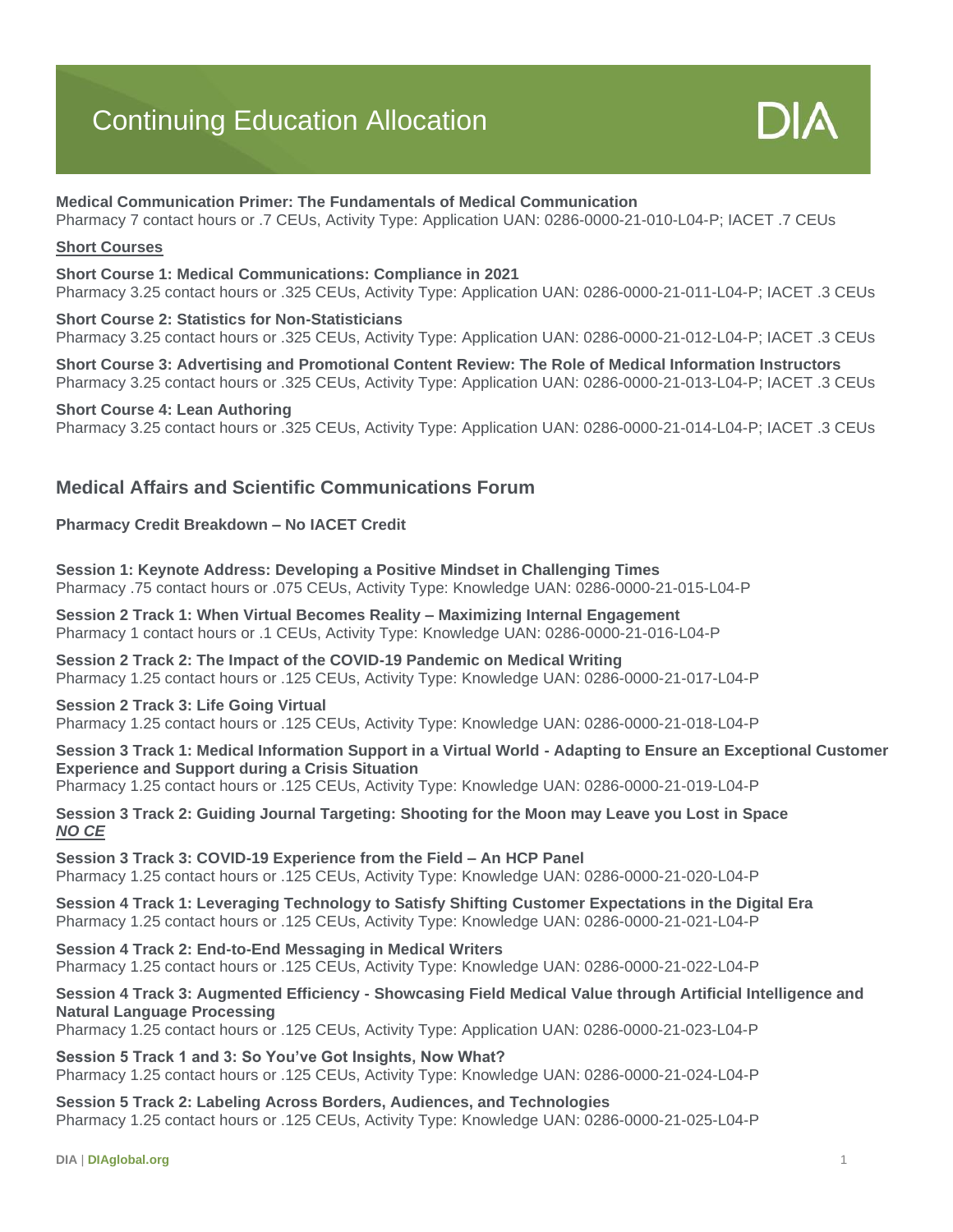# Continuing Education Allocation



#### **Session 6 Track 1: 360 View: Virtual Congresses** *NO CE*

#### **Session 6 Track 2: Plain Language and Patient Advocacy**

Pharmacy 1.25 contact hours or .125 CEUs, Activity Type: Knowledge UAN: 0286-0000-21-026-L04-P

**Session 6 Track 3: Mission Launching: Navigating the Challenges to Drive Success** Pharmacy 1.25 contact hours or .125 CEUs, Activity Type: Application UAN: 0286-0000-21-027-L04-P

# **Session 7 Track 1: Podium Pearls**

Pharmacy 1.25 contact hours or .125 CEUs, Activity Type: Knowledge UAN: 0286-0000-21-033-L04-P

# **Session 7 Track 2: Empowerment: Developing and Retaining Writers Globally** *NO CE*

# **Session 7 Track 3: The New Ecosystem of KOL Engagement**

Pharmacy 1.25 contact hours or .125 CEUs, Activity Type: Knowledge UAN: 0286-0000-21-028-L04-P

# **Session 8 Track 1: AMCP Format**

Pharmacy 1 contact hours or .1 CEUs, Activity Type: Knowledge UAN: 0286-0000-21-029-L04-P

**Session 8 Track 2: Applying Learning from Rare Disease to Support Diversity in Clinical Trials** Pharmacy 1.25 contact hours or .125 CEUs, Activity Type: Knowledge UAN: 0286-0000-21-030-L04-P

# **Session 8 Track 3: Why Science Needs More Diversity in Clinical Trials**

Pharmacy 1.25 contact hours or .125 CEUs, Activity Type: Knowledge UAN: 0286-0000-21-031-L04-P

# **Continuing Education Credit and My Transcript**

If you would like to receive a statement of credit for the days you attend the live virtual conference, you must virtually attend the short course and/or individual days of the conference, in their entirety, complete and return a CE Verification of Attendance Form (see instructions below), complete the post program evaluation and request CE credit online through My Transcript (see instructions below). Participants will be able to download a statement of credit upon successful submission of the credit request. My Transcript will be available for credit requests beginning **Wednesday, April 7, 2021.**

If you are claiming ACPE credit for this event you must:

- 1. Attend the entire live virtual short course and/or one or both days of the conference.
- 2. Complete a Verification of Attendance Form
- 3. Send back to CE@DIAglobal.org by **March 31, 2021**
- 4. Access your DIA account and select My Transcript to claim your ACPE credit, available on **Wednesday, April 7, 2021**

To access My Transcript:

- Visit DIAglobal.org
- **Sign In** with your DIA User ID and Password
- Select the Welcome Menu in the upper right hand corner (where your name appears)
- Select **My Account** from the menu
- Select **My Transcripts** then **Manage My Transcripts**